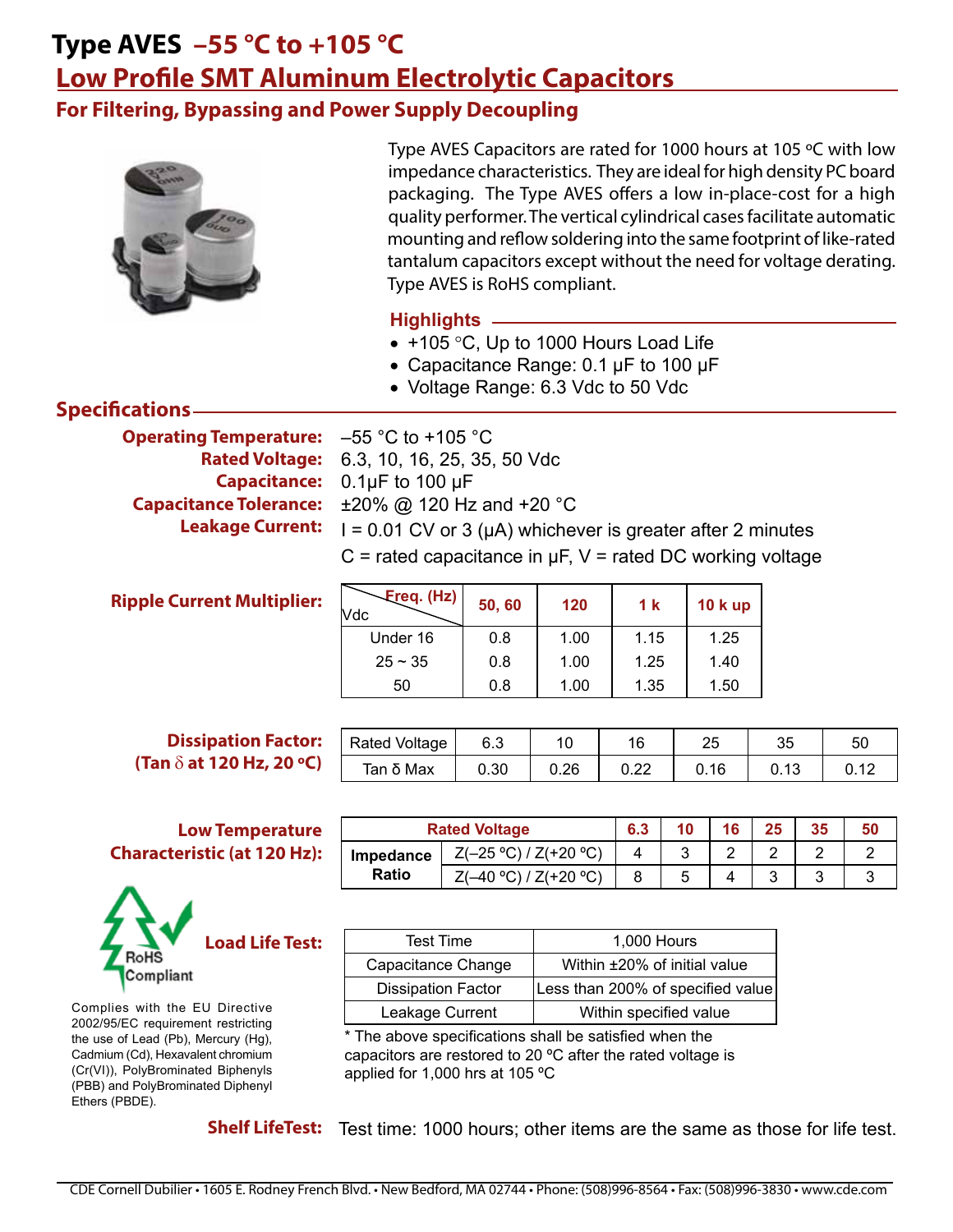### **Outline Drawing, Case Code & Dimensions Table**



|    | Case $\varnothing$ D | $\mathbf{L}$                            | $\mathbf{A}$ | B   | C | W                                            | $P \pm 0.2$ |
|----|----------------------|-----------------------------------------|--------------|-----|---|----------------------------------------------|-------------|
|    |                      | Code $ (mm) $ $(mm)$ $ (mm) (mm) (mm) $ |              |     |   | (mm)                                         |             |
| B. | 4.0                  |                                         |              |     |   | $ 5.3 \pm 0.2 $ 4.3 4.3 2.0 0.5 to 0.8       | 1.0         |
| C. | 5.0                  |                                         |              |     |   | $ 5.3 \pm 0.2 $ 5.3   5.3   2.3   0.5 to 0.8 | 1.5         |
|    | 6.3                  | $ 5.3 \pm 0.2 $ 6.6                     |              | 6.6 |   | 2.7 $ 0.5 \text{ to } 0.8 $                  | 2.0         |

## **Part Numbering System**

| <b>AVES</b>                  | 106                                       | Μ                                      | 16                               | в            | 12T                                    | $-F$                            |
|------------------------------|-------------------------------------------|----------------------------------------|----------------------------------|--------------|----------------------------------------|---------------------------------|
| <b>Series</b><br><b>AVES</b> | <b>Capacitance</b><br>$104 = 0.1 \,\mu F$ | <b>Capacitance</b><br><b>Tolerance</b> | <b>Voltage</b><br>$06 = 6.3$ Vdc | Case<br>Code | <b>Packaging</b><br><b>Information</b> | <b>RoHS</b><br><b>Compliant</b> |
|                              | $105 = 1.0 \mu F$                         | $M = \pm 20\%$                         | $10 = 10$ Vdc                    | $B = B$      | $12$ = Carrier Tape                    |                                 |
|                              | $106 = 10.0 \,\mu F$                      |                                        | $16 = 16$ Vdc                    |              | Width (mm)                             |                                 |
|                              | $107 = 100.0 \,\mu F$                     |                                        | $25 = 25$ Vdc                    |              | $T = \text{Tape } 8 \text{ Reel}$      |                                 |
|                              | $108 = 1000.0 \text{ µF}$                 |                                        | $50 = 50$ Vdc                    |              |                                        |                                 |

#### **Ratings**

|           |                    | Max        | Max          | <b>Max</b>            | <b>Max</b>            |      |                  |                 |
|-----------|--------------------|------------|--------------|-----------------------|-----------------------|------|------------------|-----------------|
|           | Catalog            | <b>DCL</b> | DF           | <b>ESR</b>            | <b>Ripple Current</b> | Case | <b>Size</b>      | <b>Quantity</b> |
| Cap       | <b>Part Number</b> | $2$ min.   | 120 Hz 20 °C | 120 Hz 20 °C          | 120 Hz 105 °C         | Code | $D \times L$     | per Reel        |
| $(\mu F)$ |                    | $(\mu A)$  |              | (ohms)                | (mA)                  |      | (mm)             | (each)          |
|           |                    |            |              | 6.3 Vdc (8 Vdc Surge) |                       |      |                  |                 |
| 22        | AVES226M06B12T-F   | 3.0        | 0.30         | 22.6                  | 21                    | B    | $4 \times 5.3$   | 2000            |
| 33        | AVES336M06C12T-F   | 3.0        | 0.30         | 15.1                  | 30                    | C    | $5 \times 5.3$   | 1000            |
| 47        | AVES476M06C12T-F   | 3.0        | 0.30         | 10.6                  | 46                    | C    | $5 \times 5.3$   | 1000            |
| 100       | AVES107M06D16T-F   | 6.3        | 0.30         | 5.0                   | 61                    | D    | $6.3 \times 5.3$ | 1000            |
|           |                    |            |              | 10 Vdc (13 Vdc Surge) |                       |      |                  |                 |
| 10        | AVES106M10B12T-F   | 3.0        | 0.26         | 43.1                  | 15                    | B    | $4 \times 5.3$   | 2000            |
| 22        | AVES226M10C12T-F   | 3.0        | 0.26         | 19.6                  | 25                    | С    | $5 \times 5.3$   | 1000            |
| 33        | AVES336M10C12T-F   | 3.3        | 0.26         | 13.1                  | 31                    | С    | $5 \times 5.3$   | 1000            |
| 47        | AVES476M10D16T-F   | 4.7        | 0.26         | 9.2                   | 43                    | D    | $6.3 \times 5.3$ | 1000            |
| 100       | AVES107M10D16T-F   | 10.0       | 0.26         | 4.3                   | 65                    | D    | $6.3 \times 5.3$ | 1000            |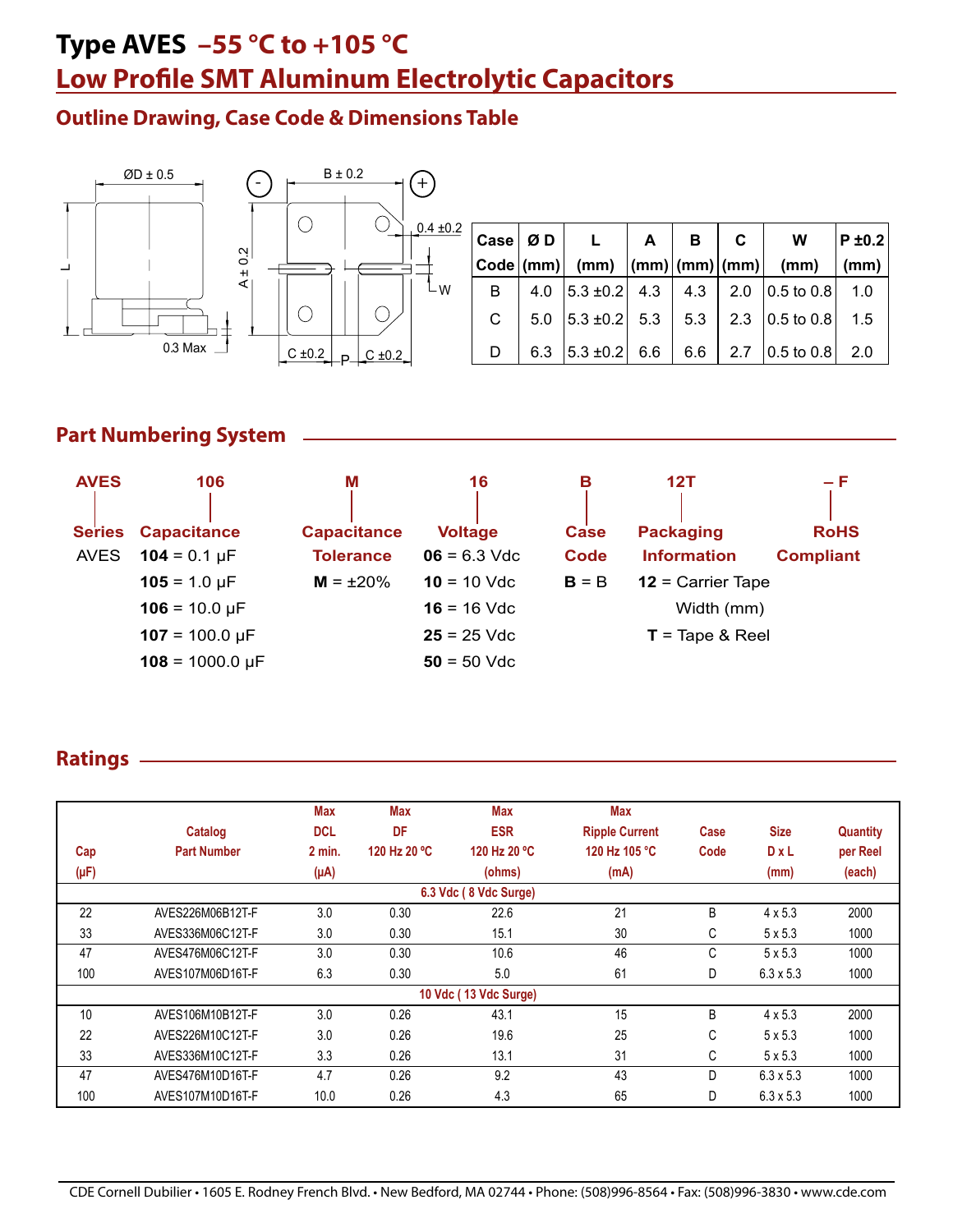|           |                    | <b>Max</b> | <b>Max</b>            | <b>Max</b>   | <b>Max</b>            |                  |          |
|-----------|--------------------|------------|-----------------------|--------------|-----------------------|------------------|----------|
|           | Catalog            | <b>DCL</b> | DF                    | <b>ESR</b>   | <b>Ripple Current</b> | <b>Size</b>      | Quantity |
| Cap       | <b>Part Number</b> | $2$ min.   | 120 Hz 20 °C          | 120 Hz 20 °C | 120 Hz 105 °C         | D x L            | per Reel |
| $(\mu F)$ |                    | $(\mu A)$  |                       | (ohms)       | (mA)                  | (mm)             | (each)   |
|           |                    |            | 16 Vdc (20 Vdc Surge) |              |                       |                  |          |
| 10        | AVES106M16B12T-F   | 3.0        | 0.22                  | 36.5         | 16                    | $4 \times 5.3$   | 2000     |
| 22        | AVES226M16C12T-F   | 3.5        | 0.22                  | 16.6         | 28                    | $5 \times 5.3$   | 1000     |
| 33        | AVES336M16D16T-F   | 5.3        | 0.22                  | 11.1         | 40                    | $6.3 \times 5.3$ | 1000     |
| 47        | AVES476M16D16T-F   | 7.5        | 0.22                  | 7.8          | 47                    | $6.3 \times 5.3$ | 1000     |
| 100       | AVES107M16D16T-F   | 16.0       | 0.22                  | 3.6          | 70                    | $6.3 \times 5.3$ | 1000     |
|           |                    |            | 25 Vdc (31 Vdc Surge) |              |                       |                  |          |
| 4.7       | AVES475M25B12T-F   | 3.0        | 0.16                  | 56.4         | 12                    | $4 \times 5.3$   | 2000     |
| 10        | AVES106M25C12T-F   | 3.0        | 0.16                  | 26.5         | 21                    | $5 \times 5.3$   | 1000     |
| 22        | AVES226M25D16T-F   | 5.5        | 0.16                  | 12.1         | 36                    | $6.3 \times 5.3$ | 1000     |
| 33        | AVES336M25D16T-F   | 8.3        | 0.16                  | 8.0          | 44                    | $6.3 \times 5.3$ | 1000     |
| 47        | AVES476M25D16T-F   | 11.8       | 0.16                  | 5.6          | 60                    | $6.3 \times 5.3$ | 1000     |
|           |                    |            | 35 Vdc (44 Vdc Surge) |              |                       |                  |          |
| 4.7       | AVES475M35B12T-F   | 3.0        | 0.13                  | 45.9         | 14                    | $4 \times 5.3$   | 2000     |
| 10.0      | AVES106M35C12T-F   | 3.5        | 0.13                  | 21.6         | 23                    | $5 \times 5.3$   | 1000     |
| 22.0      | AVES226M35D16T-F   | 7.7        | 0.13                  | 9.8          | 50                    | $6.3 \times 5.3$ | 1000     |
|           |                    |            | 50 Vdc (63 Vdc Surge) |              |                       |                  |          |
| .10       | AVES104M50B12T-F   | 3.0        | 0.12                  | 1989.4       | $\overline{2}$        | $4 \times 5.3$   | 2000     |
| .22       | AVES224M50B12T-F   | 3.0        | 0.12                  | 904.3        | 3                     | $4 \times 5.3$   | 2000     |
| .33       | AVES334M50B12T-F   | 3.0        | 0.12                  | 602.8        | 4                     | $4 \times 5.3$   | 2000     |
| .47       | AVES474M50B12T-F   | 3.0        | 0.12                  | 423.3        | 5                     | $4 \times 5.3$   | 2000     |
| 1.0       | AVES105M50B12T-F   | 3.0        | 0.12                  | 198.9        | $\overline{7}$        | $4 \times 5.3$   | 2000     |
| 2.2       | AVES225M50B12T-F   | 3.0        | 0.12                  | 90.4         | $10$                  | $4 \times 5.3$   | 2000     |
| 3.3       | AVES335M50B12T-F   | 3.0        | 0.12                  | 60.3         | 12                    | $4 \times 5.3$   | 2000     |
| 4.7       | AVES475M50C12T-F   | 3.0        | 0.12                  | 42.3         | 17                    | $5 \times 5.3$   | 1000     |
| 10.0      | AVES106M50D16T-F   | 5.0        | 0.12                  | 19.9         | 26                    | $6.3 \times 5.3$ | 1000     |
| 22.0      | AVES226M50D16T-F   | 11.0       | 0.12                  | 9.0          | 51                    | $6.3 \times 5.3$ | 1000     |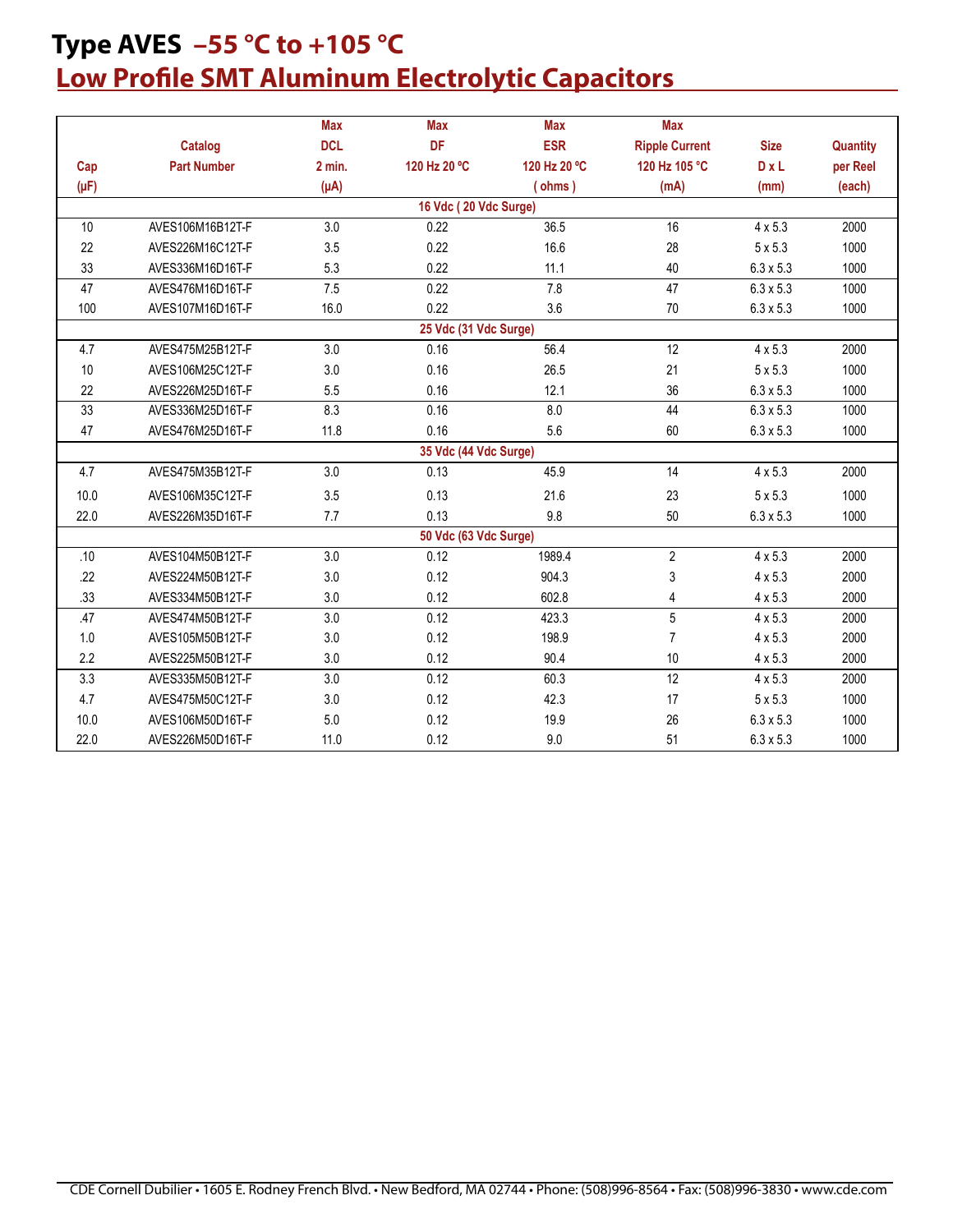## **Recommended Land Patterns by case size for AVES series**



| Case | Case    |     | Land Dimensions (mm) |     |
|------|---------|-----|----------------------|-----|
| Code | Size    |     |                      |     |
| B    | 4x5.3   | 1.6 | 2.6                  |     |
| ◡    | 5x5.3   | 1.6 |                      | 1.4 |
|      | 6.3x5.3 | 1.6 | 3.5                  | 1.9 |

## **Recommended Soldering Methods**

Recommended Reflow Soldering Profile:



Parts should be subjected to just one reflow soldering process.

Soldering with a solder iron should be performed with a maximum soldering iron tip temperature of 350±5°C for 3 to 4 seconds.

CDE Cornell Dubilier • 1605 E. Rodney French Blvd. • New Bedford, MA 02744 • Phone: (508)996-8564 • Fax: (508)996-3830 • www.cde.com